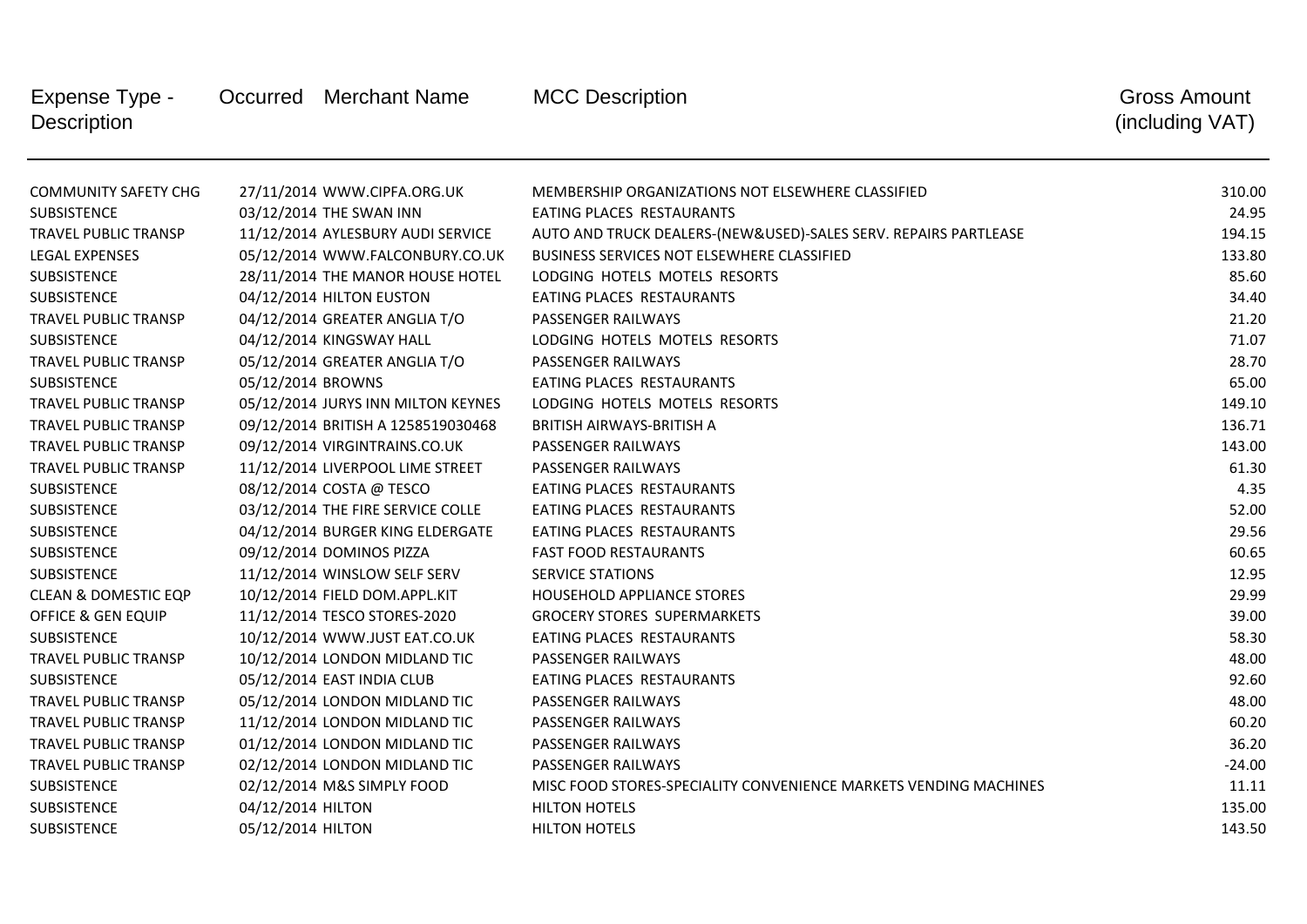| TRAVEL PUBLIC TRANSP        | 05/12/2014 CROWNE PLAZA                               | <b>CROWNE PLAZA HOTELS</b>                                       | 7.00      |
|-----------------------------|-------------------------------------------------------|------------------------------------------------------------------|-----------|
| TRAVEL PUBLIC TRANSP        | 12/12/2014 TRINITY SQ CARPARK                         | AUTOMOBILE PARKING LOTS AND GARAGES                              | 11.00     |
| <b>SUBSISTENCE</b>          | 12/12/2014 EAST INDIA CLUB                            | EATING PLACES RESTAURANTS                                        | 72.45     |
| <b>TRAVEL PUBLIC TRANSP</b> | 12/12/2014 LONDON MIDLAND SEL                         | PASSENGER RAILWAYS                                               | 48.00     |
| <b>SUBSISTENCE</b>          | 12/12/2014 NANDOS MILTON KEYNES                       | EATING PLACES RESTAURANTS                                        | 34.90     |
| <b>SUBSISTENCE</b>          | 12/12/2014 HILTON                                     | <b>HILTON HOTELS</b>                                             | 167.79    |
| TRAVEL PUBLIC TRANSP        | 15/12/2014 TRAINLINE.COM                              | PASSENGER RAILWAYS                                               | 75.38     |
| MILEAGE AND LUMP SUM        | 15/12/2014 EUROGARAGES LTD T/A GOWE\ SERVICE STATIONS | 107.85                                                           |           |
| TRAVEL PUBLIC TRANSP        | 15/12/2014 TRAINLINE.COM                              | PASSENGER RAILWAYS                                               | 79.56     |
| TRAVEL PUBLIC TRANSP        | 18/12/2014 MKC PAYBEPHONES PA                         | AUTOMOBILE PARKING LOTS AND GARAGES                              | 8.38      |
| <b>TRAVEL PUBLIC TRANSP</b> | 22/12/2014 TRAINLINE.COM                              | <b>PASSENGER RAILWAYS</b>                                        | 79.56     |
| SUBSISTENCE                 | 01/12/2014 BRIDGEWATER ARMS HOTEL                     | DRINKING PLACES (ALCOHOLIC BEV.)-BARS TAVERNS NIGHTCLUBS         | 21.96     |
| <b>SUBSISTENCE</b>          | 02/12/2014 THE WOOLPACK                               | EATING PLACES RESTAURANTS                                        | 70.00     |
| SUBSISTENCE                 | 04/12/2014 HOLIDAY INN                                | <b>HOLIDAY INNS</b>                                              | 123.00    |
| <b>SUBSISTENCE</b>          | 11/12/2014 CHINA GARDEN                               | <b>FAST FOOD RESTAURANTS</b>                                     | 20.00     |
| SUBSISTENCE                 | 11/12/2014 M&S SIMPLY FOOD                            | MISC FOOD STORES-SPECIALITY CONVENIENCE MARKETS VENDING MACHINES | 5.60      |
| <b>SUBSISTENCE</b>          | 15/12/2014 KFC BEACONSFIELD                           | <b>FAST FOOD RESTAURANTS</b>                                     | 7.18      |
| <b>SUBSISTENCE</b>          | 17/12/2014 THE CARVERY EXPRESS BE                     | EATING PLACES RESTAURANTS                                        | 23.80     |
| SUBSISTENCE                 | 18/12/2014 THE CARVERY EXPRESS BE                     | EATING PLACES RESTAURANTS                                        | 29.75     |
| <b>SUBSISTENCE</b>          | 10/12/2014 MCDONALDS                                  | <b>FAST FOOD RESTAURANTS</b>                                     | 11.87     |
| <b>TRAVEL PUBLIC TRANSP</b> | 10/12/2014 OYSTER AUTOTOPUP                           | PASSENGER RAILWAYS                                               | 40.00     |
| TRAVEL PUBLIC TRANSP        | 10/12/2014 OYSTER AUTOTOPUP                           | PASSENGER RAILWAYS                                               | 40.00     |
| TRAVEL PUBLIC TRANSP        | 10/12/2014 OYSTER AUTOTOPUP                           | PASSENGER RAILWAYS                                               | 40.00     |
| TRAVEL PUBLIC TRANSP        | 10/12/2014 OYSTER AUTOTOPUP                           | PASSENGER RAILWAYS                                               | 40.00     |
| <b>TRAVEL PUBLIC TRANSP</b> | 11/12/2014 OYSTER AUTOTOPUP                           | PASSENGER RAILWAYS                                               | 40.00     |
| SUBSISTENCE                 | 01/12/2014 THE DOGHOUSE                               | EATING PLACES RESTAURANTS                                        | 47.30     |
| <b>COURSE CATERING</b>      | 08/12/2014 DOMINO'S PIZZA                             | <b>FAST FOOD RESTAURANTS</b>                                     | 140.41    |
| <b>COURSE CATERING</b>      | 15/12/2014 DOMINO'S PIZZA                             | <b>FAST FOOD RESTAURANTS</b>                                     | 101.94    |
| <b>SUBSISTENCE</b>          | 22/12/2014 TESCO STORES 2041                          | <b>GROCERY STORES SUPERMARKETS</b>                               | 54.41     |
| <b>BREATHING APPARATUS</b>  | 29/12/2014 THE GRAND HOTEL                            | LODGING HOTELS MOTELS RESORTS                                    | $-162.00$ |
| <b>HYDRANTS - MATERIALS</b> | 17/12/2014 VIKING METAL DETEC                         | JEWELRY STORES-WATCHES CLOCKS AND SIL                            | 182.51    |
| PRINTING STATIONERY         | 08/12/2014 Amazon EU                                  | ALL OTHER DIRECT MARKETERS                                       | 11.76     |
| <b>SUBSISTENCE</b>          | 09/12/2014 THE WOOLPACK                               | EATING PLACES RESTAURANTS                                        | 52.75     |
| TRAVEL PUBLIC TRANSP        | 09/12/2014 THE CHILTERN RLYWY                         | PASSENGER RAILWAYS                                               | 27.80     |
| TRAVEL PUBLIC TRANSP        | 08/12/2014 HEATHROW AIRPORT                           | AUTOMOBILE PARKING LOTS AND GARAGES                              | 30.60     |